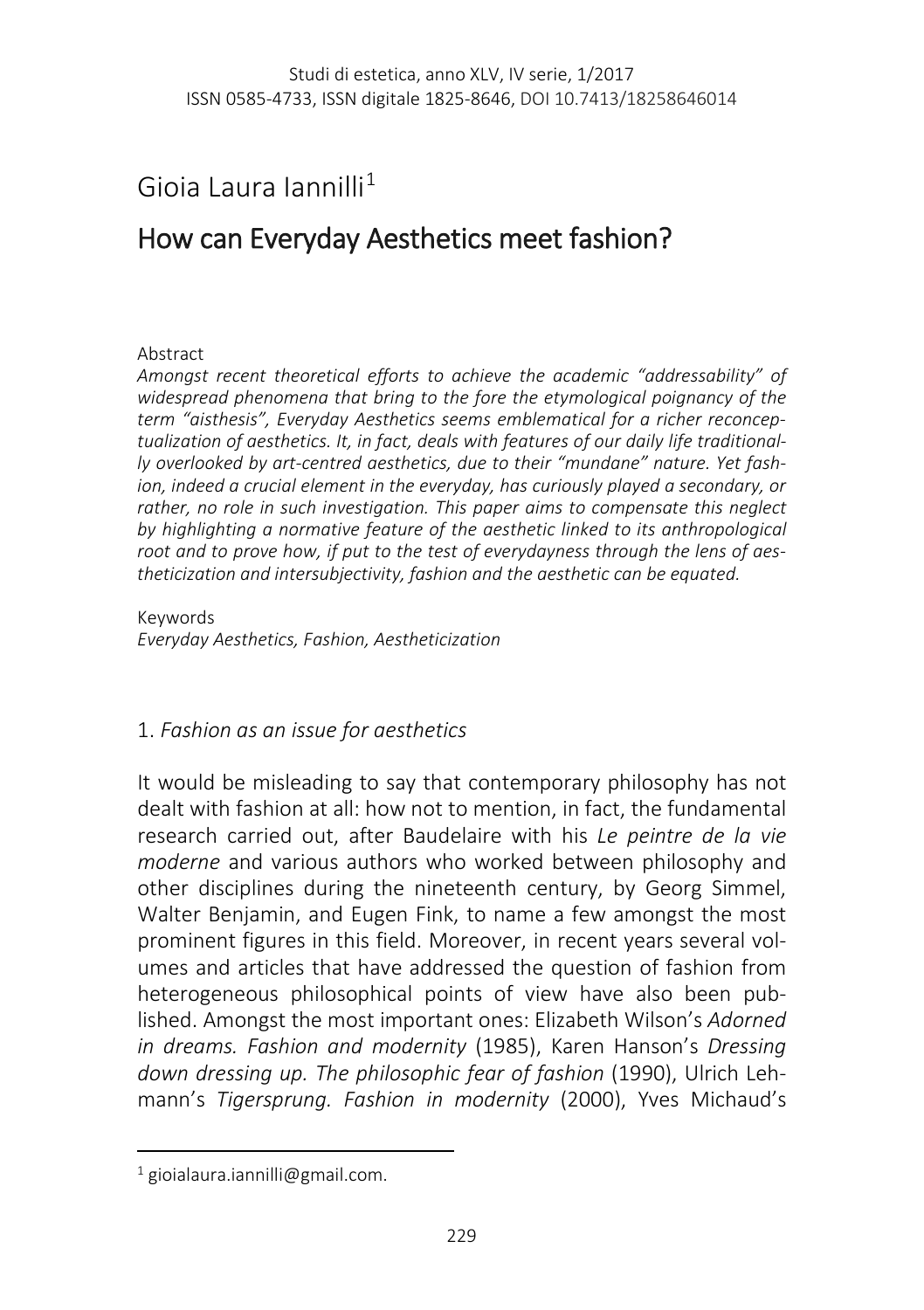*L'art a l'état gazeux. Essai sur le triomphe de l'esthétique* (2003), Lars Svendsen's *Fashion. A philosophy* (2004), the volume edited by Jessica Wolfendale and Jeanette Kennett *Fashion. Philosophy for everyone: thinking with style* (2011), the volume edited by Giovanni Matteucci and Stefano Marino *Philosophical perspectives on fashion* (2016)[2](#page-1-0) and Ian King's *The aesthetics of dress* (2017)<sup>3</sup>.

However, the recognition of fashion's dignity as a philosophical and specifically aesthetic research topic seems to imply the necessity for a broadening of the domain of aesthetics itself, for it traditionally follows an art-centred and/or nature-centred paradigm of investigation. This need, furthermore, is not only related to fashion, but involves several dimensions of non-artistic and non-natural experience in which today the aesthetic plays a key role, such as design in its various configurations, gastronomy, leisure activities, sport, tourism, wellness, well-being practices and the like<sup>[4](#page-1-2)</sup>.

Recently, we have been witnessing various theoretical attempts to achieve the academic "addressability" of widespread quotidian devices and practices, that straightforwardly bring to the fore the etymological poignancy of the term *aisthesis* – which equally involves sensitive and cognitive aspects of human experience – for they constantly and crucially participate (if not allow) on a daily basis to both the development of our taste and of our understanding of the surrounding environments. Amongst these theoretical efforts Everyday Aesthetics (EA) emerges as both emblematical and promising for the design of a richer reconceptualization of aesthetics. As opposed to traditional fine art-oriented aesthetics that has so far dominated debates in philosophical aesthetics, EA is, in fact, a novel line of research originally developed mainly in Scandinavian and American academic frameworks, but currently debated internationally, which deals with several features of our everyday life that have hitherto been neglected, due to their "too mundane" nature. It would then be reasonably

 $\overline{\phantom{a}}$ 

<span id="page-1-0"></span><sup>&</sup>lt;sup>2</sup> This volume is particularly worth mentioning also because it offers the possibility to consult an extremely wide and rich bibliography dedicated to fashion.

<span id="page-1-1"></span><sup>3</sup> Noteworthy is also Marquez (2010), a shorter contribution dedicated to fashion in the field of philosophical handbooks.

<span id="page-1-2"></span><sup>4</sup> Nevertheless, the risk that has often been emphasized by some scholars is that of an inconsiderate inclusivism, raising the question of the criteria that would make a phenomenon aesthetically relevant. This question, though, will not be widely addressed in this contribution, but only mentioned as functional to the development of some passages of this paper.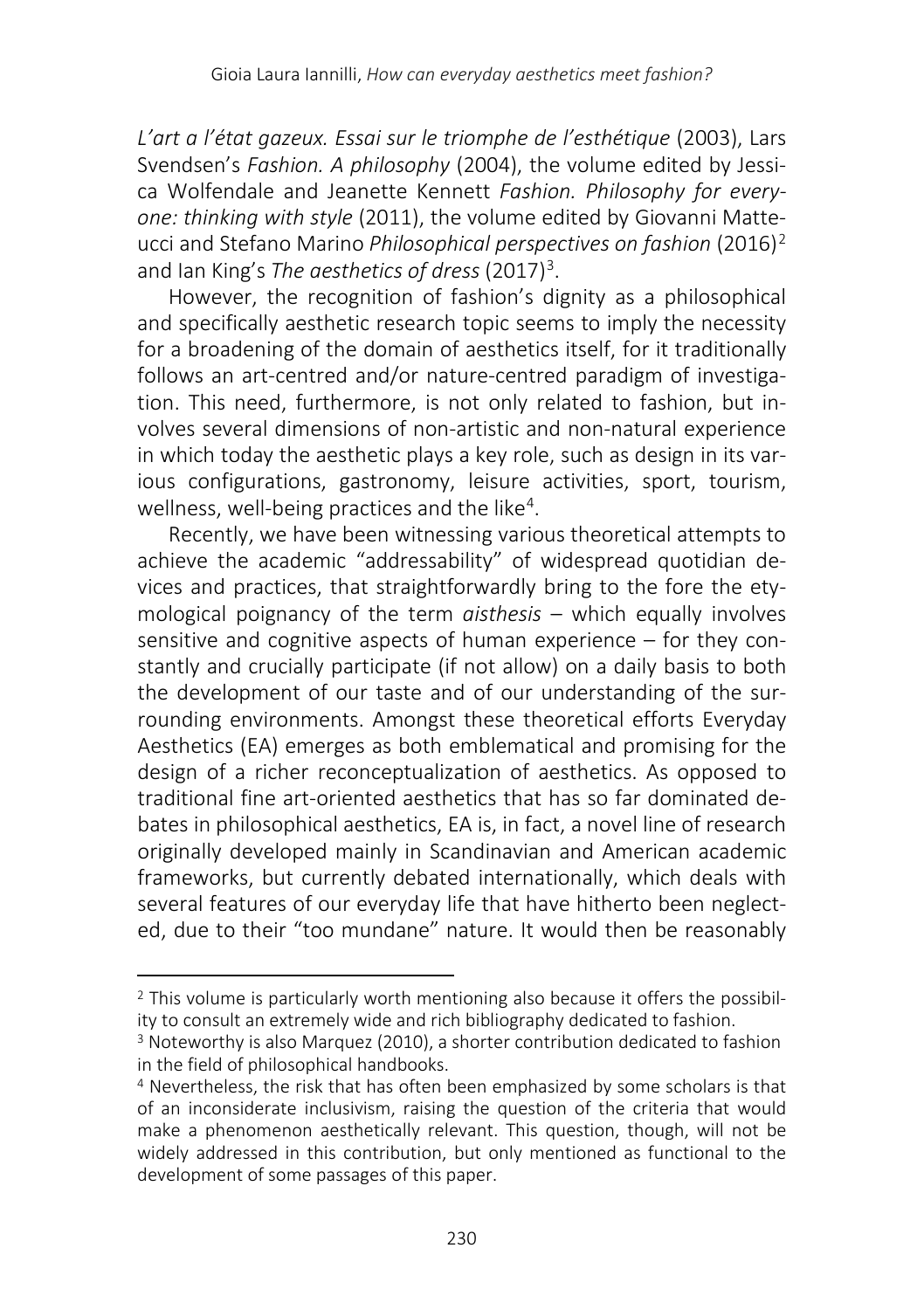expected to find fashion, which is undoubtedly a crucial element in the everyday, in the range of topics towards which EA pays theoretical attention. And yet not only fashion, but the more general topic of the significance of human appearances, has curiously played a rhapsodic, or rather no role, in such investigation. Hence, at least in this case, EA seems to contradict its essential goal to recognize "philosophical dignity" to traditionally overlooked, although aesthetically relevant, topics.

The underlying thesis of this paper is precisely that fashion should be one of EA's key topics. A first "empirical" reason for this is the acknowledgment of the fact that most of everyday life's contents are determined today by objects and devices produced and enjoyed in accordance with the laws of fashion; and to the extent that EA is committed to give an account of the aesthetic dimension of the everyday, dealing with this issue becomes inevitable for it. A second "theoretical" reason is that fashion, in shaping everyday experience, emphasizes specific structures of the latter that cannot be neglected from a purely aesthetic point of view, since they indeed result in a very particular configuration of the aesthetic in everyday life; therefore, EA could draw important insights from the analysis of fashion. But why hasn't this happened yet? The fact that so far EA has neglected this topic could be due to a more general theoretical deficit. This essay wants to address precisely these theoretical obstacles.

To this end we will follow an articulated path, starting from a (negative) stance expressed by Ossi Naukkarinen. This stance has the advantage of highlighting the fact that the reluctance to acknowledge the bearing of fashion on the analysis of the aesthetic is due to a particular conception of the latter. The question concerns some typical characters of fashion that are traditionally considered foreign to the aesthetic (not by chance, rival strategies as those pursued by semiotics and cultural studies have focused on them). But today it does not seem possible to separate these characters from the everyday experience of the aesthetic. In this paper we will try to understand how EA is able to assimilate these elements into its own theoretical program, according to recent critical perspectives emerged within it. Thus amended, EA could then find in fashion its own matrix for the analysis of the everyday reality of the aesthetic.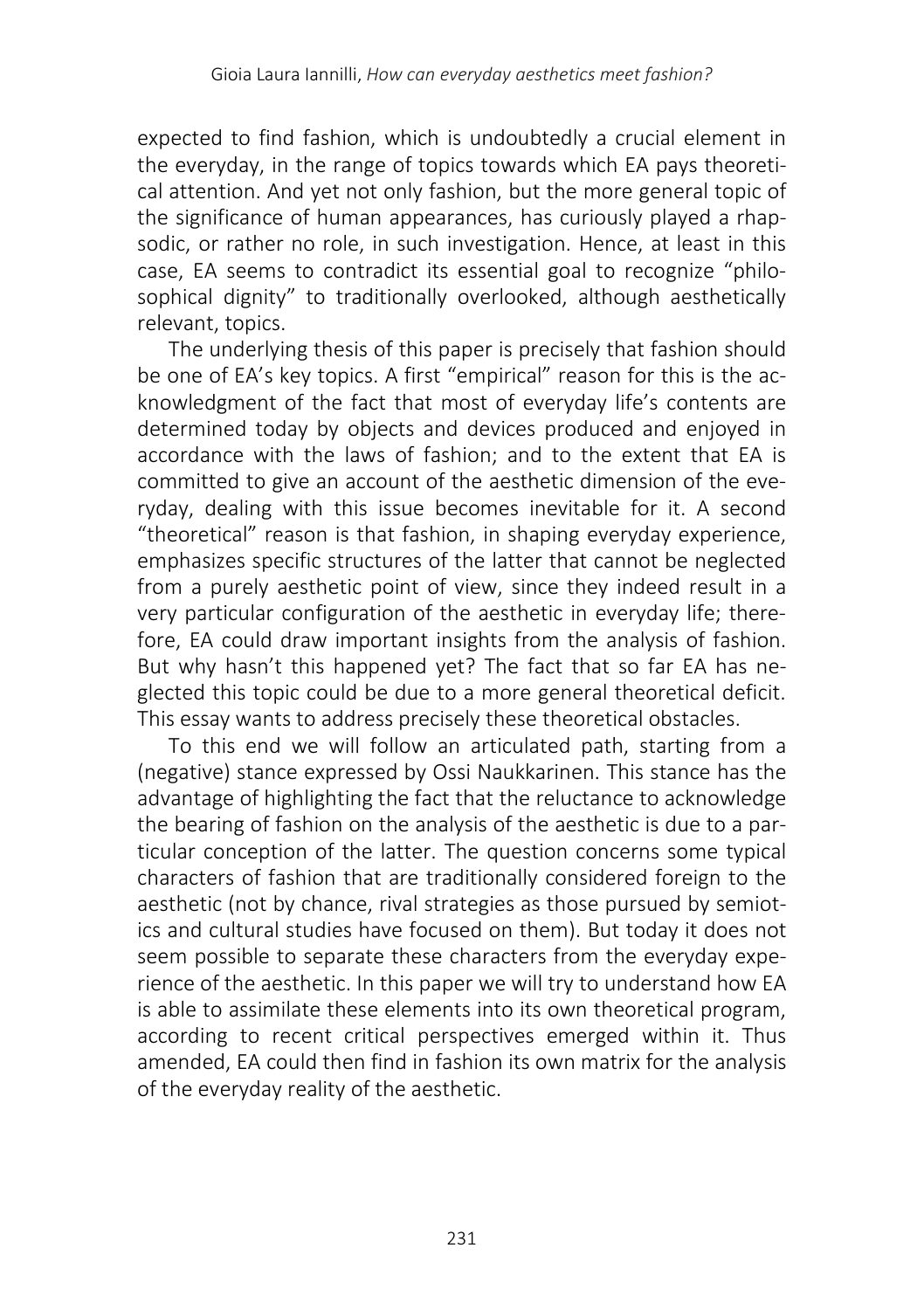#### 2. *Can fashion and the aesthetic be equated?*

It has been about over two decades since EA begun its path towards its recent academic institutionalization<sup>5</sup>. In the framework of the growing literature produced by this relatively new-born branch of aesthetics, only one case is openly dedicated to the study of human appearance<sup>[6](#page-3-1)</sup>. In fact, in Naukkarinen (1998) the latter is meant as the main issue of an "aesthetics of the unavoidable" (precisely as the title of Naukkarinen's book<sup>[7](#page-3-2)</sup> suggests), that in general deals with those

things that are not art works, that form the major part of our everyday world, and that force us to pay attention to them just by existing around us so voluminously – advertisements, cars, hairdos, clothes, other people, household utensils, credit cards, eye glasses, cd players, computers, shoes, pencils, neon lights, wallets, lighters, beer bottles, traffic lights and so on. (Naukkarinen 1998: 12)

Nevertheless, in Naukkarinen's research the links to fashion, which are indeed inevitable in the analysis of the ways through which

 $\overline{a}$ 

<span id="page-3-2"></span><span id="page-3-1"></span><span id="page-3-0"></span><sup>&</sup>lt;sup>5</sup> For a wider analysis of EA's process of institutionalization see Iannilli (2016).<br><sup>6</sup> It must be said, though, that also Leddy (2012) spends a few words on fashion when including the latter among the interests of the so-called *flâneur*. More importantly, when dealing with "the tasteful", which is listed in his "bestiary of aesthetic terms for everyday contexts", he maintains that "the aesthetics of the tasteful is closely associated with the aesthetics of fashion" (Leddy 2012: 166). He also seems to associate the question of connoisseurship to some of the tasks required in the fashion industry, as, for instance, that of being able to evaluate beauty when choosing a model in/for a specific context (Leddy 2012: 193). On the other hand, Saito (2007) deals with the issue of personal appearance for instance when she addresses the question of everyday aesthetic qualities in the light of the law of transience or when explaining her understanding of what she defines "moral-aesthetic judgments". It is also noteworthy that Saito mentions the question of judgments "based on appearances" (or tension between moral and aesthetic judgments) as one of the ways through which the fundamental problem of the so-called "tension in Everyday Aesthetics" can be illustrated: "Although not judging a person by his cover is a wise cautionary reminder, it would be strange for everyday aesthetics to discredit this all-too-familiar 'judgment by cover' experience. This common experience should be taken as is and should be subjected to its own analysis, including the cautionary warning" (Saito 2007: 246). These in fact, are also important questions that concern fashion in general.  $\frac{7}{10}$  This work can be considered one of the pioneering approaches to EA, although Naukkarinen in this context prefers to label the field of his inquiry as "aesthetics of non-art", rather than "aesthetics of everyday life" (1998: 64-7).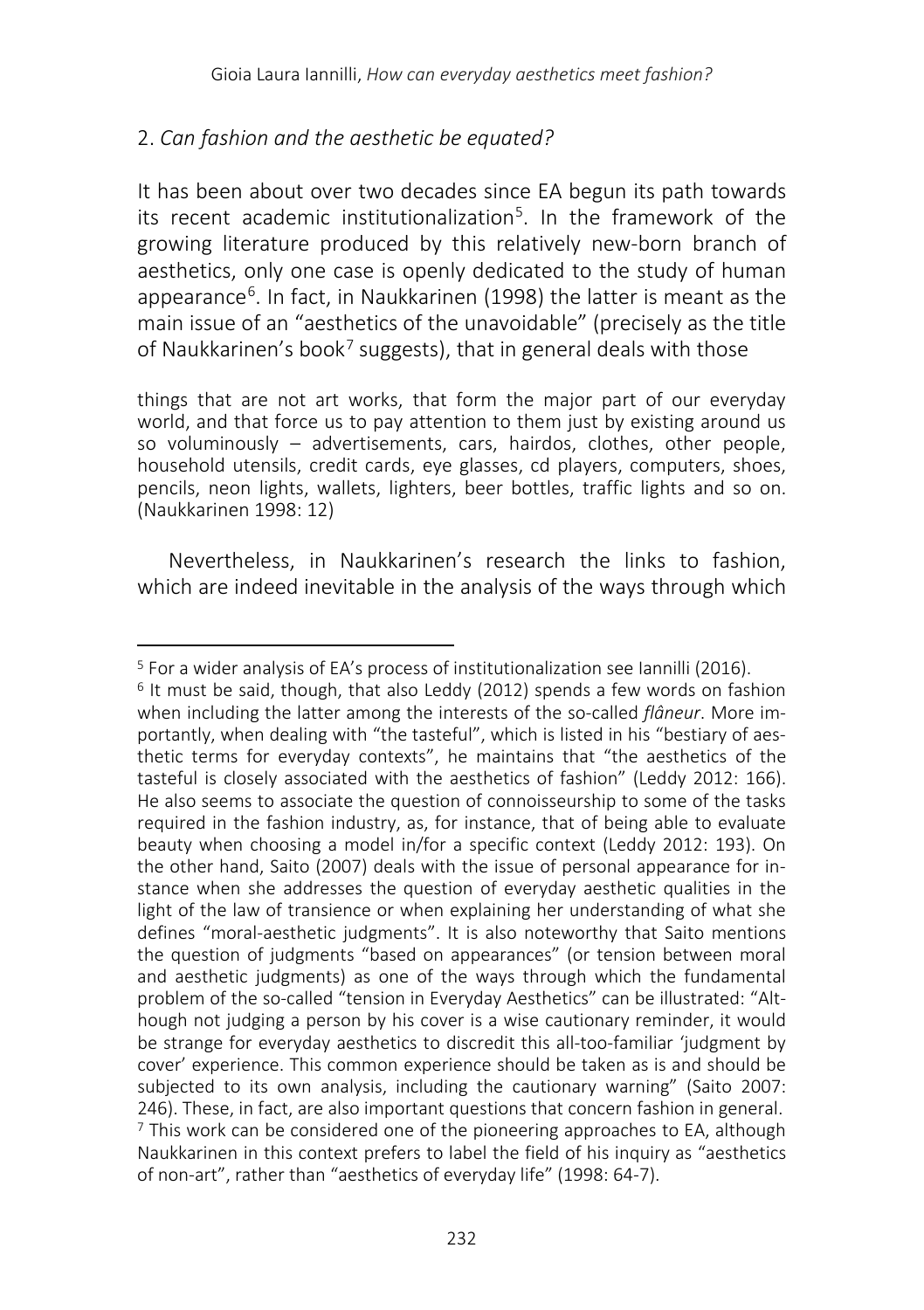individuals appear, are marginal as respects to the whole research, by the author's own admission.

In this context the following statement is particularly important:

it is clear that fashion is expressly an economic phenomenon in which things are made fashionable [...] because producers understandably want to sell their products. Aesthetics, in turn, is not economics. And still further, fashion and clothing styles more generally often have to do with how people show that they are "members" of a particular group, or more generally how they use their appearances as signs. Semiotic features of appearance are not necessarily aesthetic, however [...]. All in all, fashion incorporates many aspects other than aesthetic ones, and thus [...] *fashion and the aesthetic cannot be equated*. (Naukkarinen 1998: 68)

This clear claim provides a good starting point for the present analysis precisely because it seems not fully satisfactory, especially if we consider our current life-conditions. Today, in fact, it is very difficult to maintain that there is a sharp separation between the aesthetic and both the economic and (as we will see later) the semiotic. First of all, a feature that at this point in time is absolutely ascribable to contemporaneity is its being strongly aestheticized, that is to say, governed by a set of principles which no longer have a strictly moral, political or religious foundation, but that are instead chiefly determined by considerations of an aesthetic kind, which then set the pace of today's individual and social dynamics.

Moreover, it is noteworthy that aestheticization is chiefly an economic strategy, that as such patently exploits aesthetic factors and components. The aestheticization degree of something not only is directly proportional to its "saleability", but thanks to aestheticization what is already "saleable" becomes even more "saleable". Nowadays, as in-built obsolescence of objects is a matter of fact, what is increasingly becoming urgent is the "need for replacement [in terms of] aesthetically styled products" (Welsch 1996: 3). By the way, it must be noted that commodification processes and consumerism are further topics which haven't received adequate attention by EA: the latter, in fact, indirectly deals with them by contrasting them mainly through the (yet necessary) socio-ethical oriented promotion of a sustainable way of life or of better life conditions<sup>8</sup>.

<span id="page-4-0"></span><sup>8</sup> Examples of this approach are provided, for instance, by the works of Yuriko Saito, Sherri Irvin, and Glenn Parsons.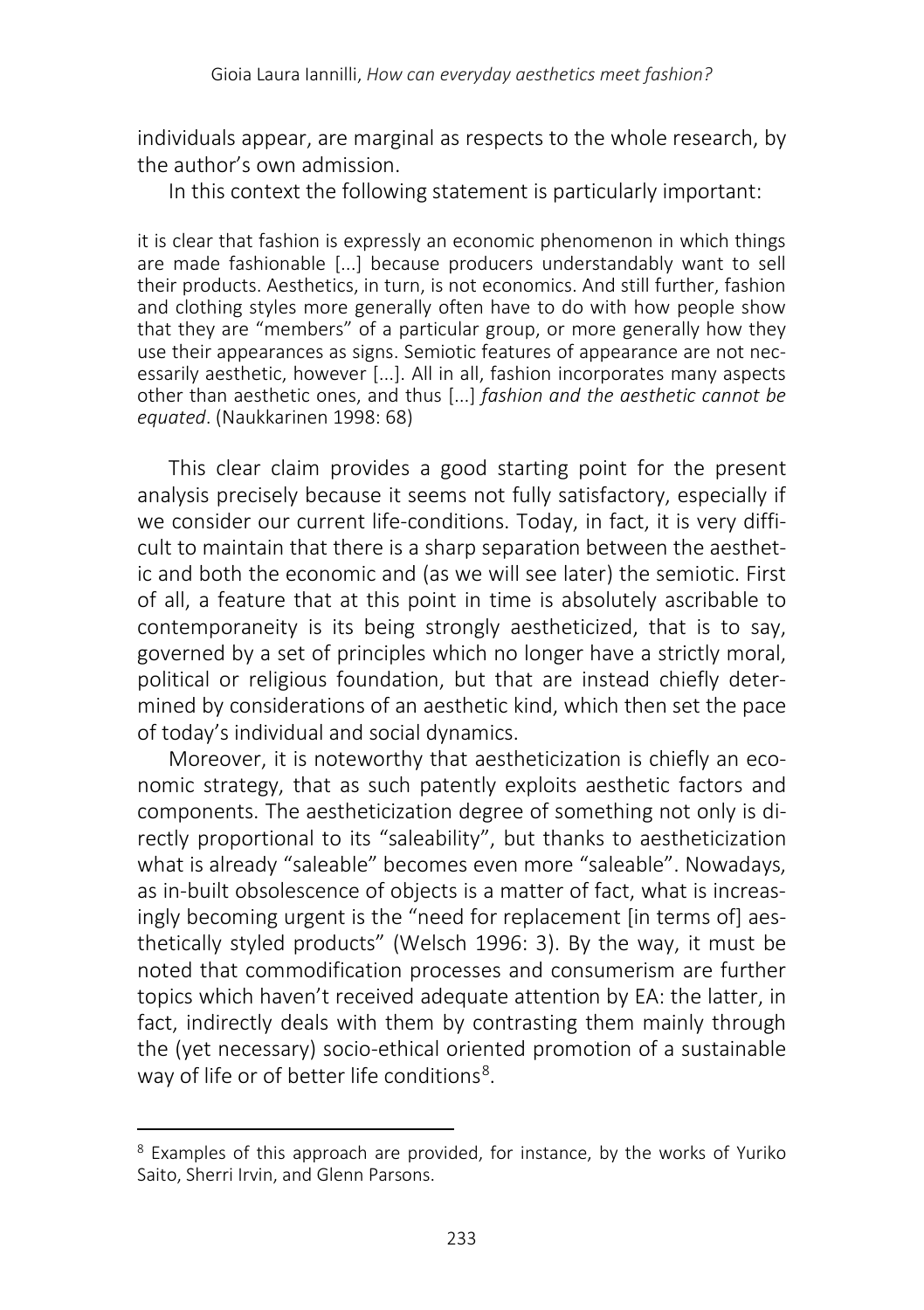Anyways, only by looking around us, in urban, working, domestic, leisure-related, real or virtual<sup>[9](#page-5-0)</sup> environments, well, basically anywhere nowadays, we will recognize and acknowledge how the choices we make everyday, just like everyone else's, are often principally guided by aesthetic criteria, and thus that they are indeed manifestations, or better, expressive and not necessarily propositional deictics of a spe-cific taste preference<sup>[10](#page-5-1)</sup>, which, as such, is in principle shareable and therefore active in a strongly intersubjective dimension. And it is precisely in this sense that we can speak of the aesthetic as an intrinsically relational concept.

Then it is quite clear that our current reality is extremely permeated with aesthetic features, although they are mixed with other levels of experience that are not usually considered philosophically pregnant. Hence it would be "irresponsible" for EA to keep ignoring such aesthetically entrenched and wide-spread context, "responsibility" meant here as the ability to respond to specific situations.

#### 3. *Alternative directions: the aesthetic deficit of semiotics and cultural studies*

In order to understand this point, we can make a comparison with other traditions that, before the birth of EA, showed an interest in everyday experience. Everyday-related issues have received extensive attention by lines of research emerged thanks to the pioneering contribution that both French semiotic tradition and British cultural studies tradition have indeed provided for the development of the studies on the everyday. These traditions share with EA an interest towards the latter, but at the same time several authors who belong to these research fields have dealt exactly with those topics which EA has hitherto neglected, namely commodification processes, consumerism and fashion.

<span id="page-5-0"></span><sup>&</sup>lt;sup>9</sup> Let's think how important is the selection and sharing of specific contents on social media, that surely provide a certain image of us.

<span id="page-5-1"></span> $10$  One instance of this conception of "aesthetic judgment" is provided by Ludwig Wittgenstein: "What are expressions of liking something? Is it only what we say or interjections we use or faces we make? Obviously not. It is, often, how often I read something or how often I wear a suit. Perhaps I won't even say: 'It's fine', but wear it often and look at it" (Wittgenstein 1967: 12).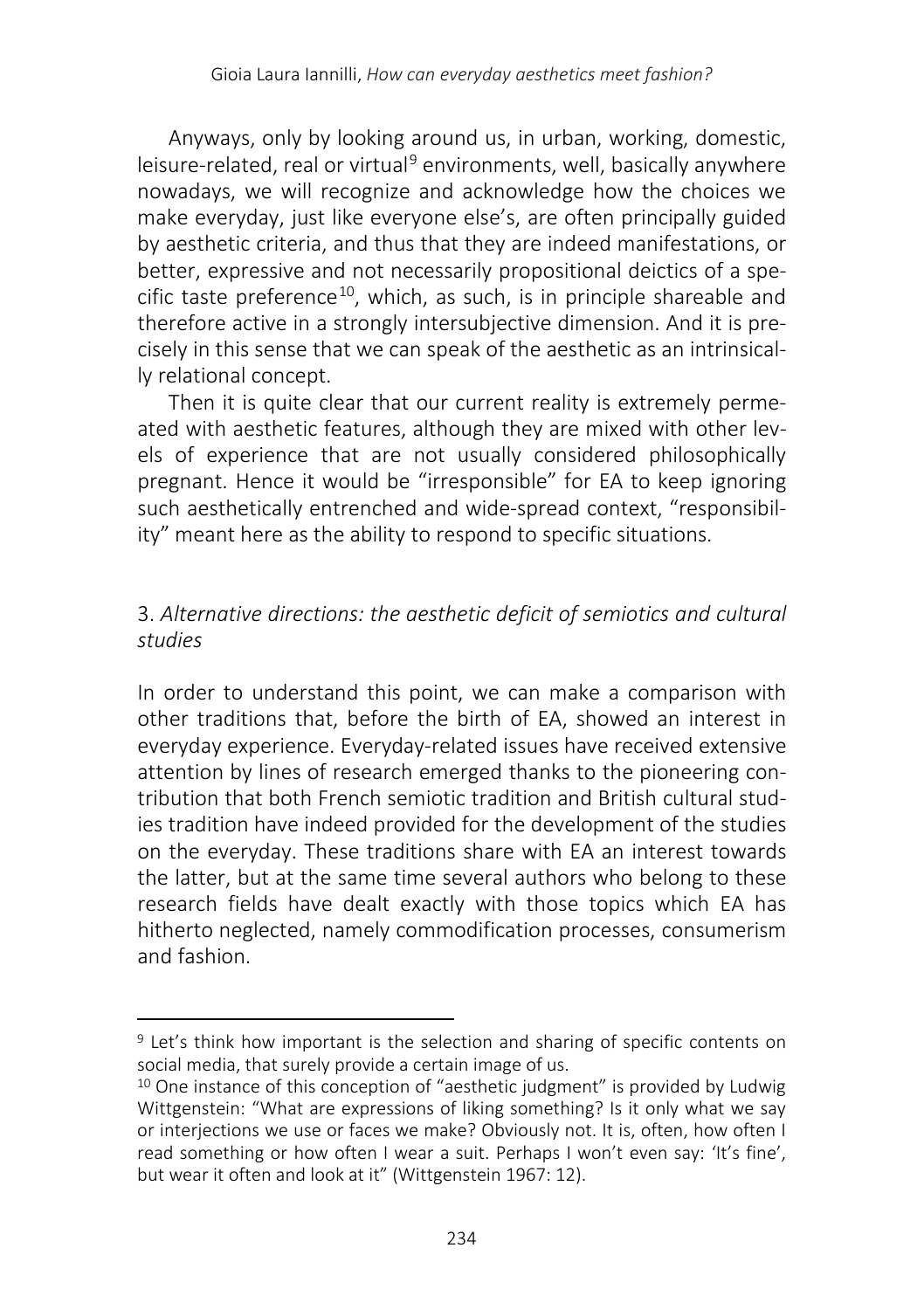However, although these further investigations on the everyday played and certainly still play a relevant role within the thematic area under discussion here, since they recognized the conceptual fruitfulness of certain matters for the understanding of the dynamics which connote everyday life (starting from fashion), they have not contributed to make emerge the specifically aesthetic quality of the everyday in the light of these current and crucial phenomena. At the end of the day, French semiotic and British cultural studies traditions have always provided a mainly linguistic, sociological, political and literary kind of interpretation<sup>[11](#page-6-0)</sup>. All this is absolutely understandable, for aesthetics is not the specific disciplinary field they belong to. Yet, what is particularly striking here is the fact that however the terms "aesthetic" and "aesthetics" often recur in these writings. And this may be a further symptom, I believe, of a certain cruciality that such concepts have for the explanation of everyday life processes<sup>[12](#page-6-1)</sup>. The French semiotic tradition specifically, at least from its foundational period that could be said to coincide with Roland Barthes' early writings, until Baudrillard's investigations, has analysed those aspects of the everyday linked to fashion from the point of view of the *autonomous* logic of signs<sup>[13](#page-6-2)</sup>. A logic which, being the aesthetic as aforementioned an essentially *relational* concept, can only be inadequate for the clarification of its contemporary dynamics.

### 4. *A double emendation and four conceptual clusters*

 $\overline{\phantom{a}}$ 

Such preliminary considerations should allow us to begin the "confutation" of Naukkarinen's assertion, who nevertheless has the merit of having emphasized how the analysis of human interactions, which are "unavoidably" based on appearances (and to which fashion is undoubtedly related), greatly contributes to the better understanding of

<span id="page-6-0"></span><sup>&</sup>lt;sup>11</sup> In this regard, Felski (2005: 28-43) is emblematical. Here, in fact, the relationship that exists between aesthetics and cultural studies is investigated through an exclusive focus on the case of literature.

<span id="page-6-1"></span><sup>12</sup> These terms are widely employed, for instance, in Barthes (2006), in Baudrillard (1981), in Highmore (2001), and in Storey (2014).

<span id="page-6-2"></span><sup>&</sup>lt;sup>13</sup> Probably thanks to the suggestions derived from these semiotic studies. French culture has also faced an important debate on the question of fashion connoted by a stronger orientation towards social and sociological issues, as in the cases of Bourdieu, Yonnet, Maffesoli, and Lipovetsky.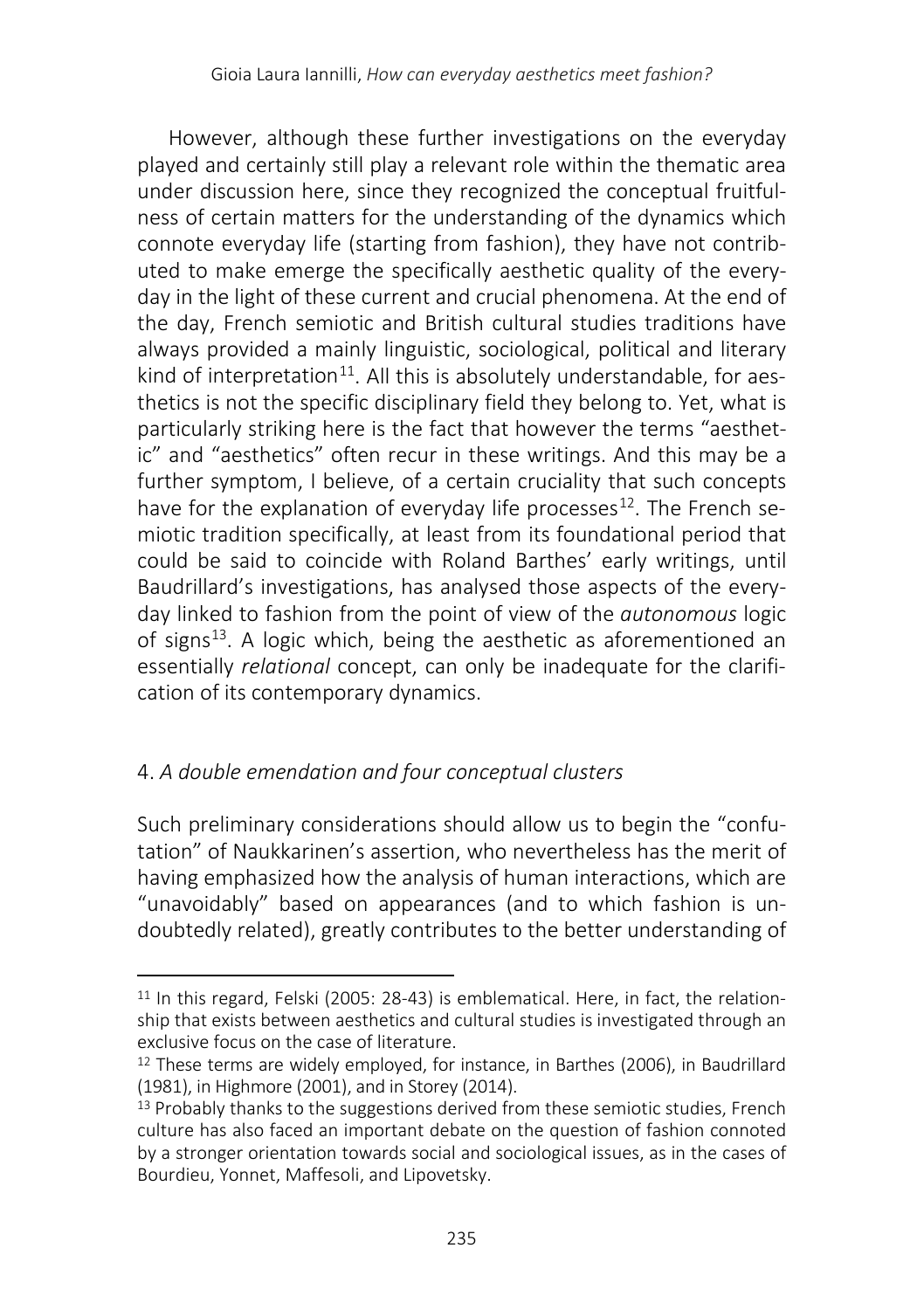what the term "aesthetic" means today, everyday. As a matter of fact, those reasons that Naukkarinen points out to support his argument concerning the impossibility to equate fashion and the aesthetic actually corroborate the opposite. What is being argued here is not that economics or semiotics are per se the interpretative keys that would allow such equation. Rather, the focal point of the present contribution is precisely that we should reconsider economics and semiotics according to their current interrelation with the aesthetic dimension, so that they could give us some useful hints in order to suggest that fashion and the aesthetic can be equated in "everyday mode".

First, we need to understand "economics" in terms of "aestheticization" which, due to its multifaceted nature, has been interpreted in several ways: for instance, by stressing the visual aspect of everyday life, especially in the framework of contemporary consumer culture, by accentuating the role of corporeality and sensuality in philosophy (somaesthetics, aesthetic thinking), by giving priority to beauty and perceptual pleasantness in various everyday life contexts, by emphasizing the importance of gratifying experiences specifically designed for "aesthetic consumers" and by linking it to the postmodern turn, or better to the postmodern attitude to blurry boundaries between well-established cultural areas. In other words, by virtue of this interrelation with aestheticization as a factor of increasing commodification, nowadays' economics confirms that the aesthetic has become the new guiding principle of society (Naukkarinen 2012).

Secondly, the relationship that exists between signs, that is to say the "semiotic" dimension, must be interpreted in the light of the concept of "intersubjectivity". This is an extremely difficult concept to explain in univocal terms, since it implies several layers of social interactions. But the point is that the implicit grammar underlying these layers crucially materializes into "aesthetic" acts (expressive gestures, appreciative interjections…) that constitute a relationship between individuals. For the sake of the present topic at issue, we can thus limit ourselves to highlight the fact that "intersubjectivity" can be understood aesthetically, as the specifically human relational engagement in possibly discussing or justifying in various ways, not necessarily at a propositional level, a personal taste preference, which is then open to consensus or criticism, but in any case absolutely shareable in principle.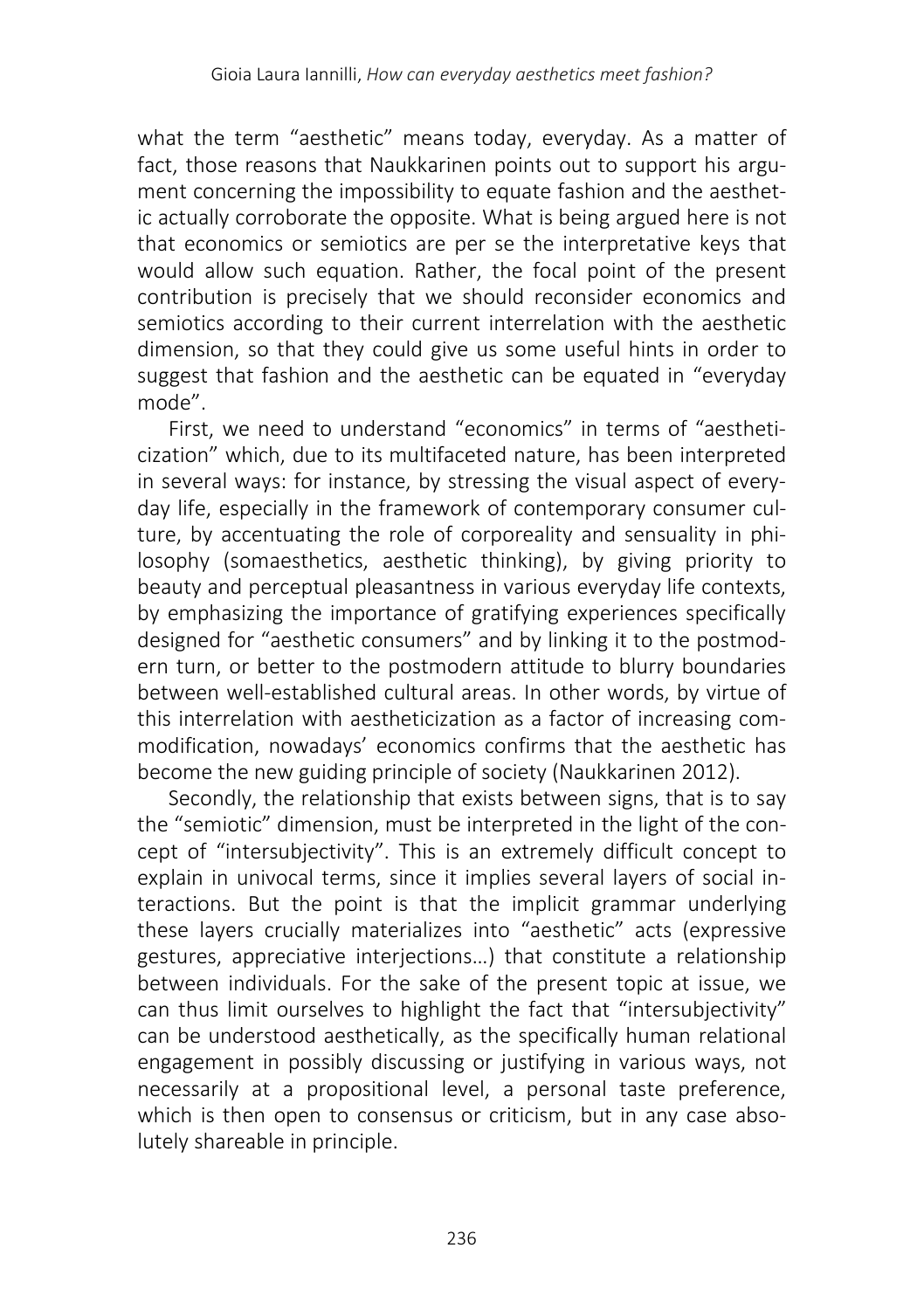Once this double emendation to Naukkarinen's thesis has been realized and acknowledged, a set of conceptual clusters will start to take shape, indeed showing a strong and reciprocal permeability, that might arouse the suspicion of some sort of interchangeability between them, yet not in a simplistic manner, but rather as symptomatic of an extremely wide-spread and essential situation. But let's proceed gradually.

On the one hand, a first aesthetic nucleus will emerge, which involves notions such as "commodification" and "aestheticization". In these terms it will thus be mainly linked to the concept of mass production and consumption. On the other hand, a second aesthetic nucleus comes to the fore, which includes notions such as "identity", "taste deictic", and hence "intersubjectivity". These conceptual clusters undeniably imply both a certain level of superficiality and a certain depth, given the profound, decisive impact that the notions they contain have for the modulation of contemporaneity. As a consequence, we cannot mean "superficial" in a judgmental way, but rather we should use this concept with the awareness of the fundamental role played by the immediacy of appearances, hence of the aesthetic. The apparent duality between surface and depth that has been ascribed to the two aforementioned conceptual clusters is, after all, also the specific feature of the aesthetic, which in its most original and pregnant conception as *aisthesis* implies both perceptual and cognitive aspects of experience.

Precisely in this regard, it becomes important to consider the link between the aesthetic and fashion. As a matter of fact, this particularly complex dialectics between immediacy and mediacy, visibility and invisibility, tangibility and intangibility, appearance and essence, in other words between surface and depth, seems also to connote two modalities through which the relationship between fashion and the everyday materializes nowadays, and that could be described as respectively ontological and phenomenological. At the ontological level, in fact, fashion produces aesthetic objects and makes them available in an everyday context (so that we can say that from an ontological point of view thanks to fashion we experience aesthetic matter). At the phenomenological level, fashion produces experiences, and hence affords the everyday a highly aesthetic dimension, which is able to generate salient moments in which the individual realizes him or herself through a style. All this takes place with a rhythm that is no longer substantial, but that is rather based on appearances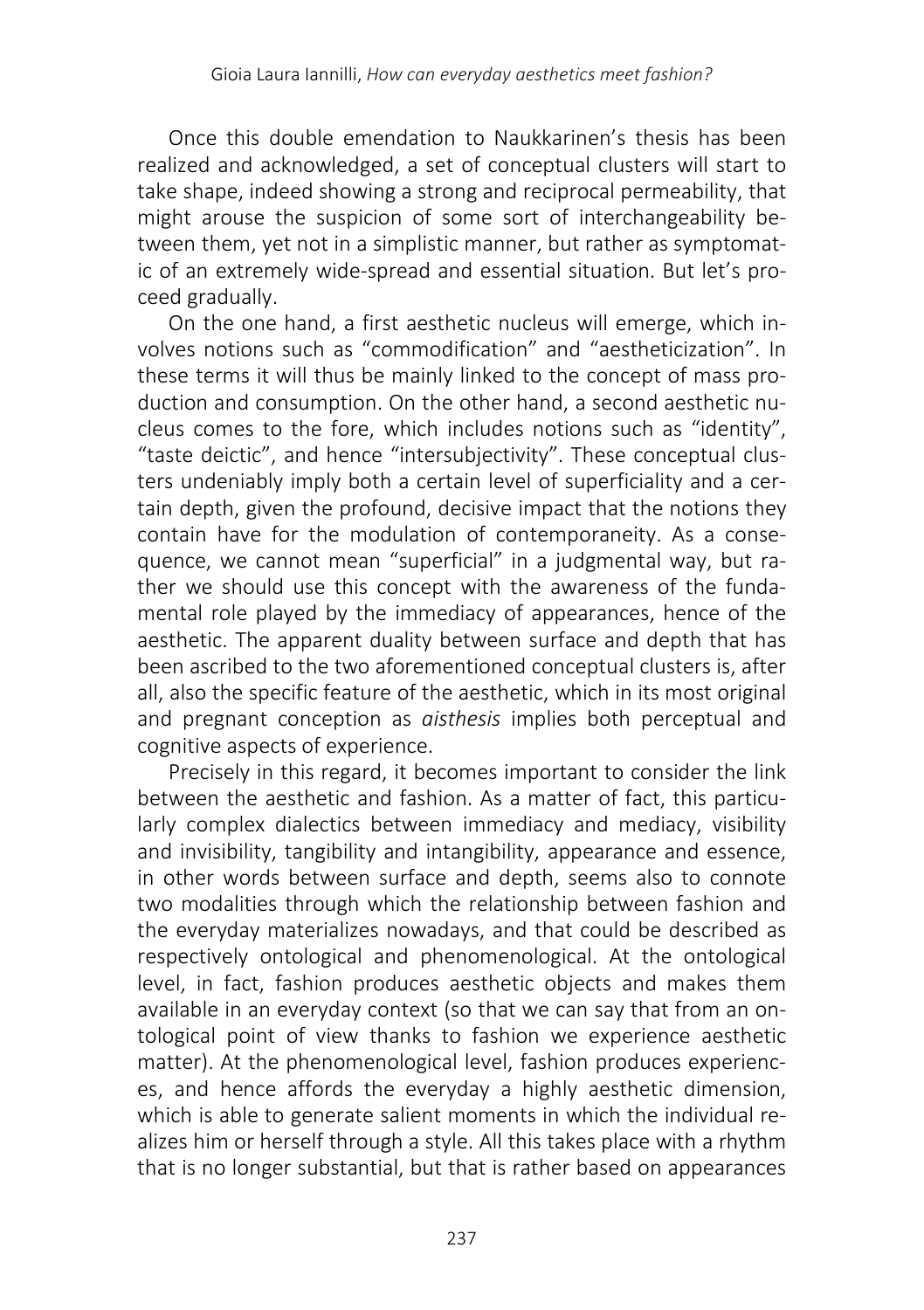and immediacy, and that, nonetheless, is indeed able to forge everyday life itself (so that we can say that from a phenomenological point of view thanks to fashion the aesthetic matter*s*). It is thus evident that these two levels intersect in various ways the dimension in which surface and depth dialectically interact.

On the one hand fashion's ontological-material level is undoubtedly institutive and essential, hence deep-seated, but such essentiality ultimately results as downright superficiality, or immediate availability. Following the analysis provided by Georg Simmel concerning fashion (and also concerning money)<sup>[14](#page-9-0)</sup> we can maintain that the fashion object is, in fact, an abstract object, or better, the product of an abstraction from meanings that, therefore, so to speak, "flattens" on the level of appearance, but at the same time is still able to make sense, since it creates, for instance, relationship networks, or social aggregation. It could be said that it is not a question of being meaningful, but rather of making sense. Paradigmatic instances of all this are afforded, for example, by ethnic clothes: once decontextualized (i.e., *abstracted* from their context), they no longer carry their original meaning, but once they have become constitutive elements of trendy looks they however make new sense, precisely by means of social aggregation phenomena. And it is also for this reason that a pure semiotic approach risks to impoverish the multifaceted nature of fashion phenomena, to the extent that it prevalently, if not even often exclusively, focuses on the identification and clarification of those meanings that the latter would make emerge.

On the other hand, the phenomenological-experiential dimension that fashion is able to provide to the everyday certainly contributes to a great extent to shaping the latter, by largely affecting its constitutive dynamics at an essential and deep-seated level. But at the same time, such essential experientiality is all constructed through appearances, and therefore it, in turn, implies a surface level as well.

#### 5. *Towards an Everyday Aesthetics of fashion: a caveat*

l

Before analysing some implications of this general framework, in order to further develop these thematic nucleuses, a wider analysis of

<span id="page-9-0"></span><sup>&</sup>lt;sup>14</sup> In reference to fashion see Simmel 1904, and in reference to money see Simmel 1903.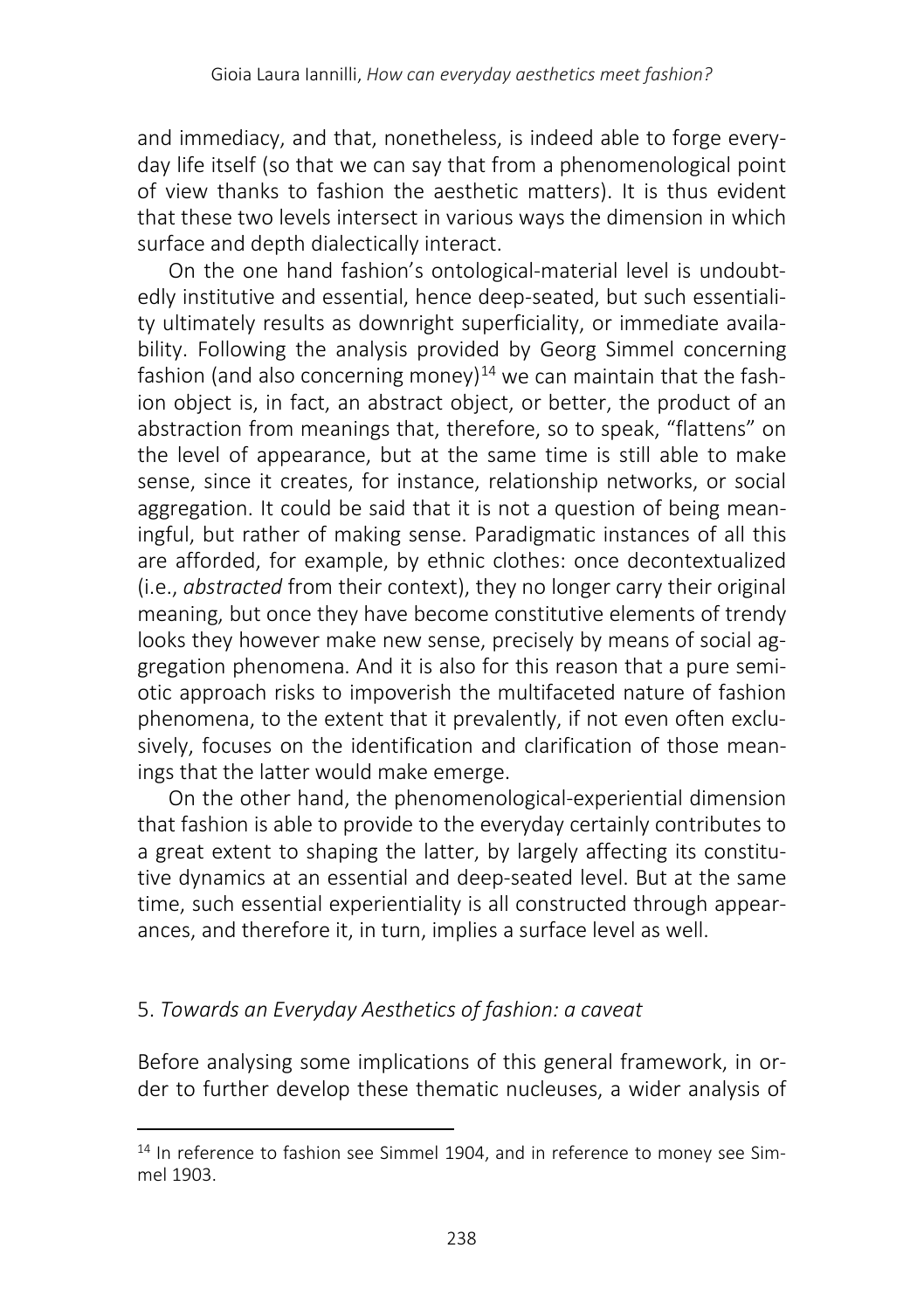EA's features is indeed required. In this way we believe that a more consistent connection between fashion and the aesthetics of everyday life can be established.

There is, in fact, a risk that should be avoided. Usually fashion is considered only in terms of clothing. And it would indeed be an important achievement if EA could produce an aesthetics of clothing. Nevertheless, although it is obviously linked to the fashion world, an aesthetics of clothing does not cover the wider topic of an (everyday) aesthetics of fashion, that is to say of a philosophical analysis of the problem of fashion more in general. In fact, the main issue for such an analysis should concern fashion's logic and ability to articulate taste preferences and to create personal identity and social relationships, and all this cannot be limited to the consideration of clothes. If EA reduces the aesthetics of fashion to the aesthetics of clothes in these terms, it, then, makes the same mistake made by traditional philosophical discourses, which demonize this fundamental problem because it concerns the more "frivolous and striking" as well as rapidly changing dynamics that connote the fashionable contents of our experience in general.

If reduced to an aesthetics of clothing, philosophical analysis would provide an only apparently privileged but evidently partial key for the understanding of fashion phenomena in "everyday mode". Hence, the question that should be answered now is: how can we justify a sufficiently satisfying and not reductive link between fashion and EA? Or, what kind of EA is able to take into account the capacity of fashion to deeply affect our everydayness?

EA arose in opposition to, or also in order to go beyond, the limitations of the art-centred paradigm that has historically oriented philosophical aesthetics. Such paradigm has, in fact, often overlooked a whole range of practices and objects that, while belonging to an everyday life experience level of manifestation and thus not commonly ascribable to an aesthetic context, certainly have a strong aesthetic valence. Nonetheless, due to its intrinsic allergy to any form of prescriptivism, EA has developed a form of, so to speak, theoretical "inclusivism", that constantly risks to reduce this subfield of aesthetics to a "default third basket for what is not comfortably categorized as fine art or natural beauty" (Melchionne 2013), with no conceptual and normative rigor.

In the framework of such an apparently unlimited speculative breadth, a recent critical trend has finally addressed the question of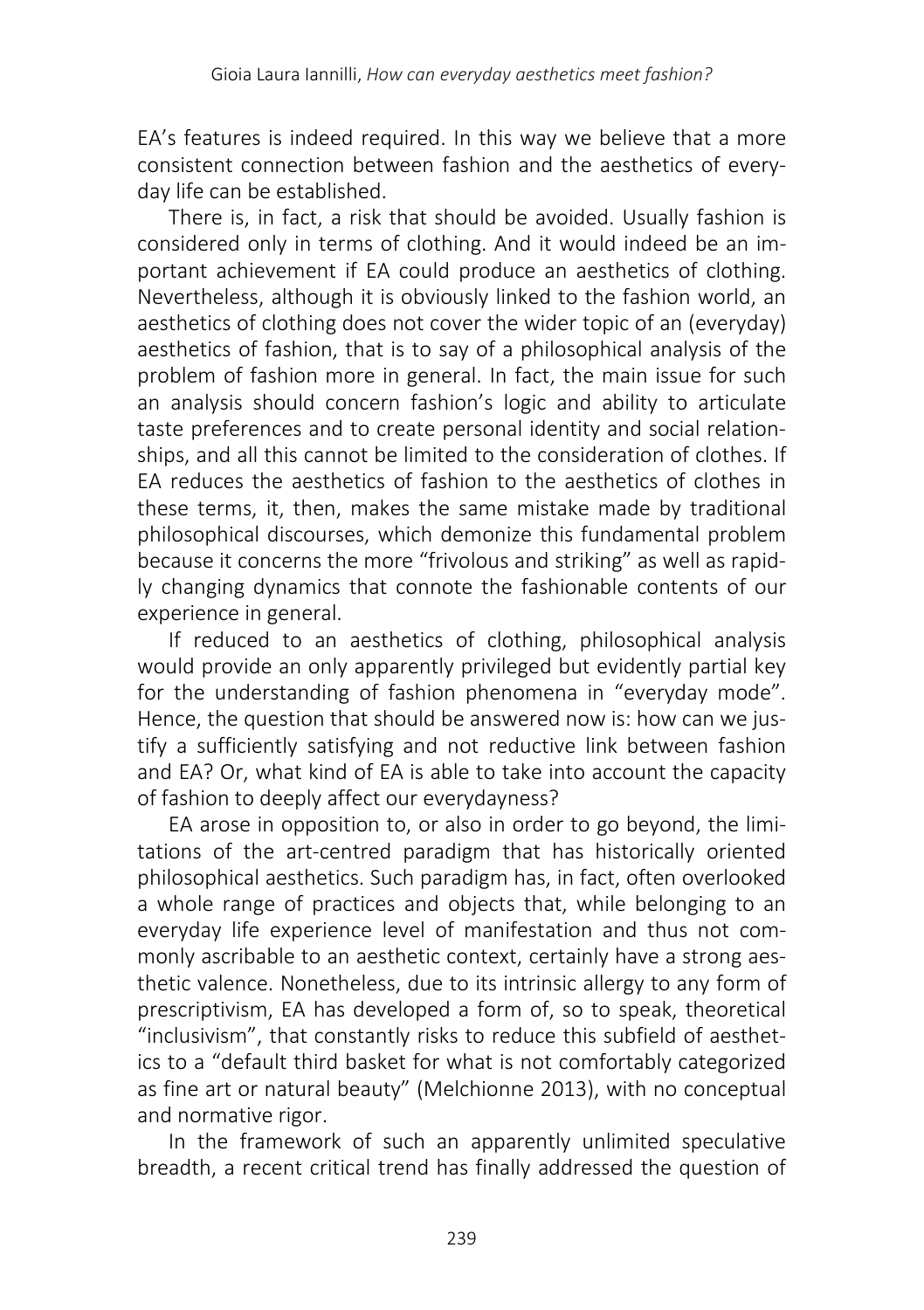normativity in EA, arguing that, by means of a systematization of EA's main methodological approaches, it would be possible to make emerge the tension, or conflict, between the forms of aestheticity they respectively promulgate, and hence attempt to solve it by identifying a normative aspect within such a topical discourse for contemporary aesthetics. The locution "critical trend" is symptomatic not only of the common approach adopted by the various advocates of the so called "normative turn", but also of the common or similar solution they propose, in order to overcome the rather unsatisfying "anything goes", which often seems to connote discussions on EA.

Dowling (2010) paved the way for the development of the foresaid trend: the author uses a terminology and formulates a normative proposal that would then be retrieved, shared, partly rectified or further elaborated in three more recent essays. In this programmatic essay, Weak Formulation and Strong Formulation of the aesthetics of everyday life respectively refer to the continuistic or discontinuistic position EA's main methodological approaches assume towards the established aesthetic theory, namely art-centred aesthetics. This nomenclature is adopted by Ratiu (2013), who identifies a methodological tension between a Weak and Strong Pole of EA, by Forsey (2014), who attempts to find a middle ground between an Extraordinarist and a Familiarity Stance, and finally by Matteucci (2016a), who makes emerge the fruitfulness of a Continuistic Option and the limits of a Discontinuistic one.

We could maintain that the two main methodological approaches are generally meant, and commented on as follows: the Weak, or Extraordinarity, or Continuistic option refers to the attempts to define the aesthetic pregnancy of the everyday by means of an extension of the concept of "aesthetic" usually involved in discussions on artistic value, in order to include typically everyday experiences (Dowling 2010: 241). The Strong, or Familiarity, or Discontinuistic option refers to the attempts to prove how completely ordinary experiences can afford paradigmatic instances of aesthetic experience in a way that is totally unbound from or even alternative to the limitations and conventions which connote, in the philosophy of art, debates on aesthetic value (Dowling 2010: 241).

The latter option, although certainly has the merit of attempting to identify the aesthetic specificity of the everyday *qua* everyday, that is to say in its being intrinsically ordinary, doesn't pursue the resolution of the question of the various forms of aestheticity, and of the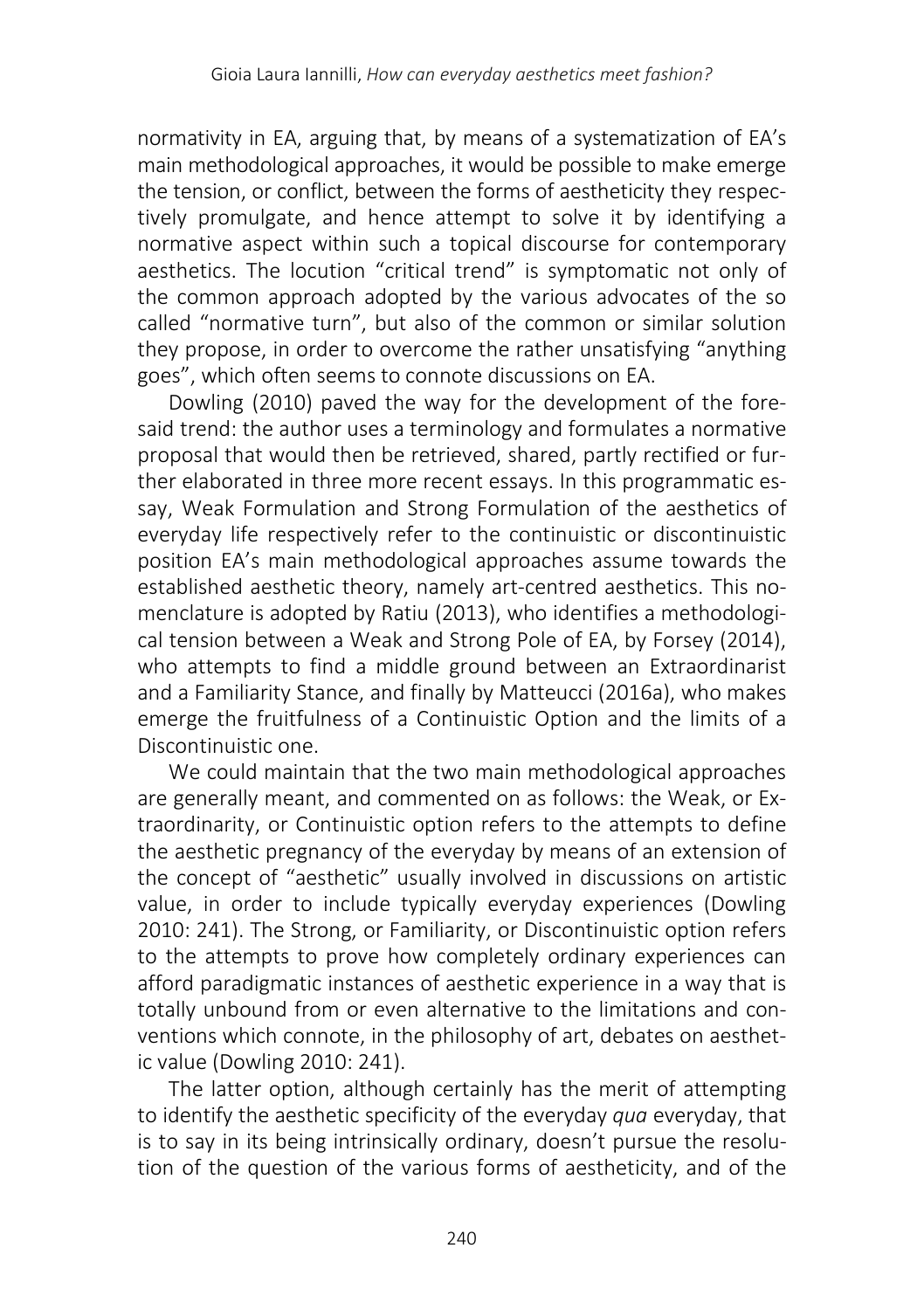ways through which, between them, a certain conflict is generated. The Discontinuistic Option, in fact, doesn't recognize the inevitable porosity between a level of analysis that deals with art and another that deals with everyday life (Matteucci 2016a), by keeping them rigorously apart. By doing so it would moreover contradict the relational principle of aesthetics that we support here, for it would be constituted according to the principles of a close, autonomous system. On the other hand, the authors who share this critical stance also agree<sup>[15](#page-12-0)</sup> that the first option seems to be more adequate for the understanding of the current state of the aesthetic exactly because it, contrariwise, generally recognizes and makes more explicit the distinction between the aforementioned forms of aestheticity which constitute the everyday. Although these authors somehow all acknowledge their presence, among them only Matteucci (2016a) explicitly labels these wide-spread forms of aestheticity, or rather, aesthetic structures, which are typical of our contemporaneity, as respectively "hyperaesthetic" superstratum with aestheticizing tendencies, and "hypoaesthetic" substratum with a strong anthropological connotation. This second level, exactly because of its anthropological feature, appears to afford the opportunity to identify some sort of normative aspect that would avoid the risk of "lassism" inherent in the "tendency to include" which often seems to connote EA, against every form of traditional or "mainstream" dogmatism.

And according to the four authors such normative aspect lies in the possibility of intersubjective dialogue about our taste preferences, being them discursively articulated or expressively shown. Noteworthy is that each of them reaches such conclusion from different perspectives and backgrounds, proving that there is a shared belief that the intersubjectivist or, so to speak, "strongly relational" solution can eventually guarantee a certain degree of normativity.

<span id="page-12-0"></span><sup>15</sup> It must be said, though, that Forsey's position cannot be considered fully supportive of a Continuistic Option. She rather aims to find a middle road between it and the Discontinuic one since on the one hand, by following a pure Discontinuistic Option (at least that pursued by Arto Haapala), "we [would] lose the particularly aesthetic element of our daily lives to a sense of belonging" (Forsey 2014: 19), and on the other hand, by following a pure Continuistic Option we would equally "lose the particularly aesthetic element of our daily lives" by making it "somehow separate and exotic" (Forsey 2014: 19). "Embeddedness" in everyday life and "functionality" are, according to Forsey, the two notions that would make the process of finding a middle road between the two stances of EA possible.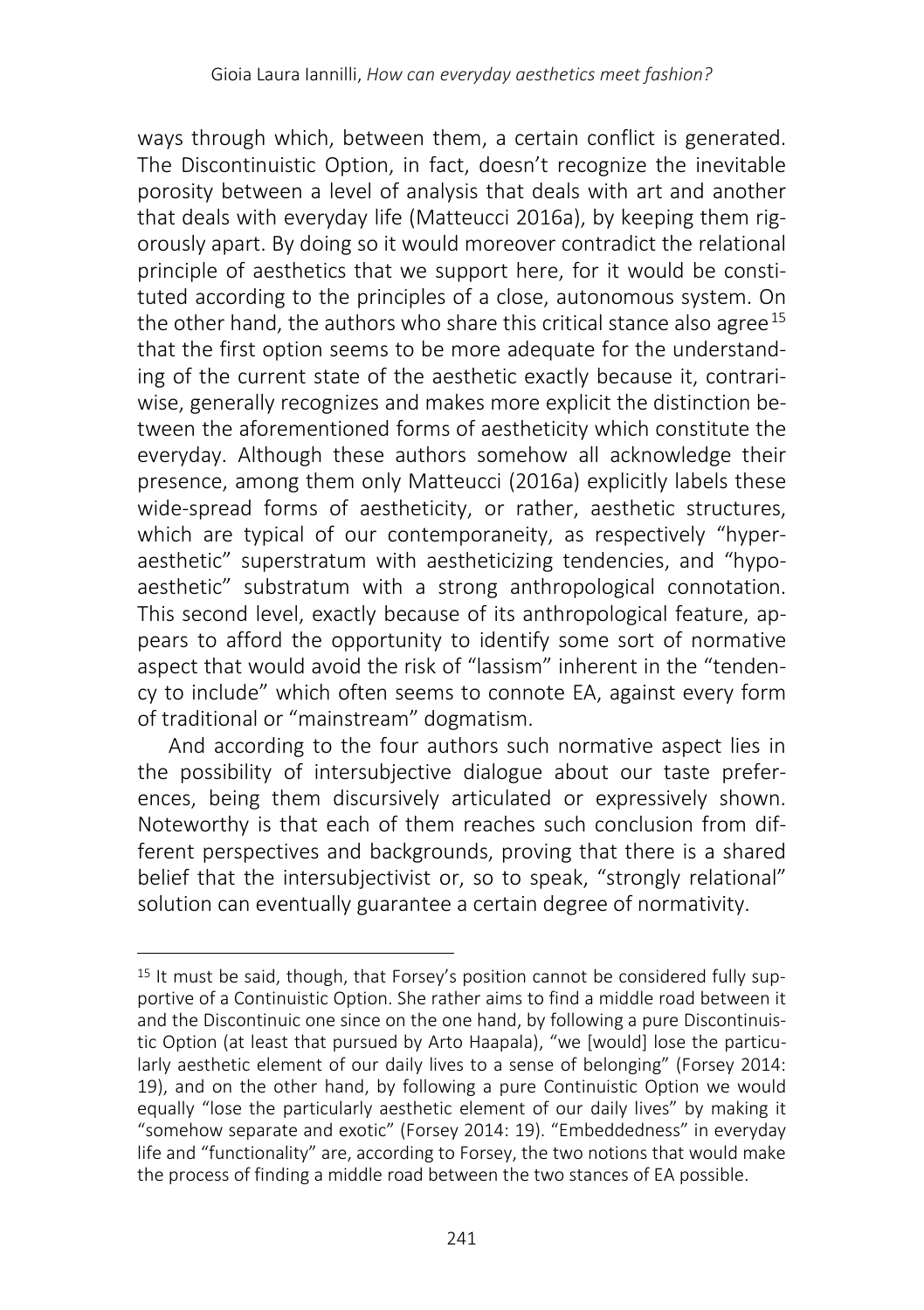#### 6. *Fashion equates the aesthetic*

In order to prove that in this framework a satisfying link between fashion and Everyday Aesthetics can exist we will now try to combine these new elements with the considerations previously enucleated as concerns four conceptual clusters that we can summarize as follows: 1) commodification/mass culture/aestheticization;

2) identity/taste deictic/intersubjectivity;

3) surface/depth (which, as we have seen, are inextricably bound);

4) production of aesthetic objects and experiences in/for the everyday by fashion.

On the basis of the so-called Continuistic Option and of the identification of the two levels of "hyper-aestheticity" and "hypo-aestheticity"[16](#page-13-0) of the everyday, here's what emerges.

To the "hypo-aesthetic" sphere would belong the experience of aesthetic objects ascribed to fashion, which makes them available everyday. Aesthetic objects being, for instance, clothes, accessories – elements, in other words, which are more immediately effective for the aesthetic assessment of human appearance – but also food, everyday use objects *stricto sensu*, various practices… (that can also become fashionable). Central for such dimension would be an interpretation of the notion of "use" as act or as a non-necessarily verbalized discourse that corresponds to a taste preference which, as such, is in principle shareable with others, and therefore, intersubjective. This sphere is characterized in a strong anthropological sense, and, consequently, is connoted by a dialectics between surface and depth, substance and change, permanence and obsolescence, between nature and culture, as a typical feature of the human being. And fashion is able to manage exactly this liminality. In this context what can be referred to fashion is the principle through which experience is articulated aesthetically in terms of a bottom-up ritualization realized by an individual, and concerning either his or her own identity or any everyday object, regardless of its origin or production and that can become, also by means of absolutely unwitting processes, fashionable. This is the institutionalizing dimension of aesthetics, where the aesthetic undergoes a process of institutionalization and where the indi-

<span id="page-13-0"></span>l  $16$  For the development of this part of the text, I explicitly refer to Matteucci 2016a.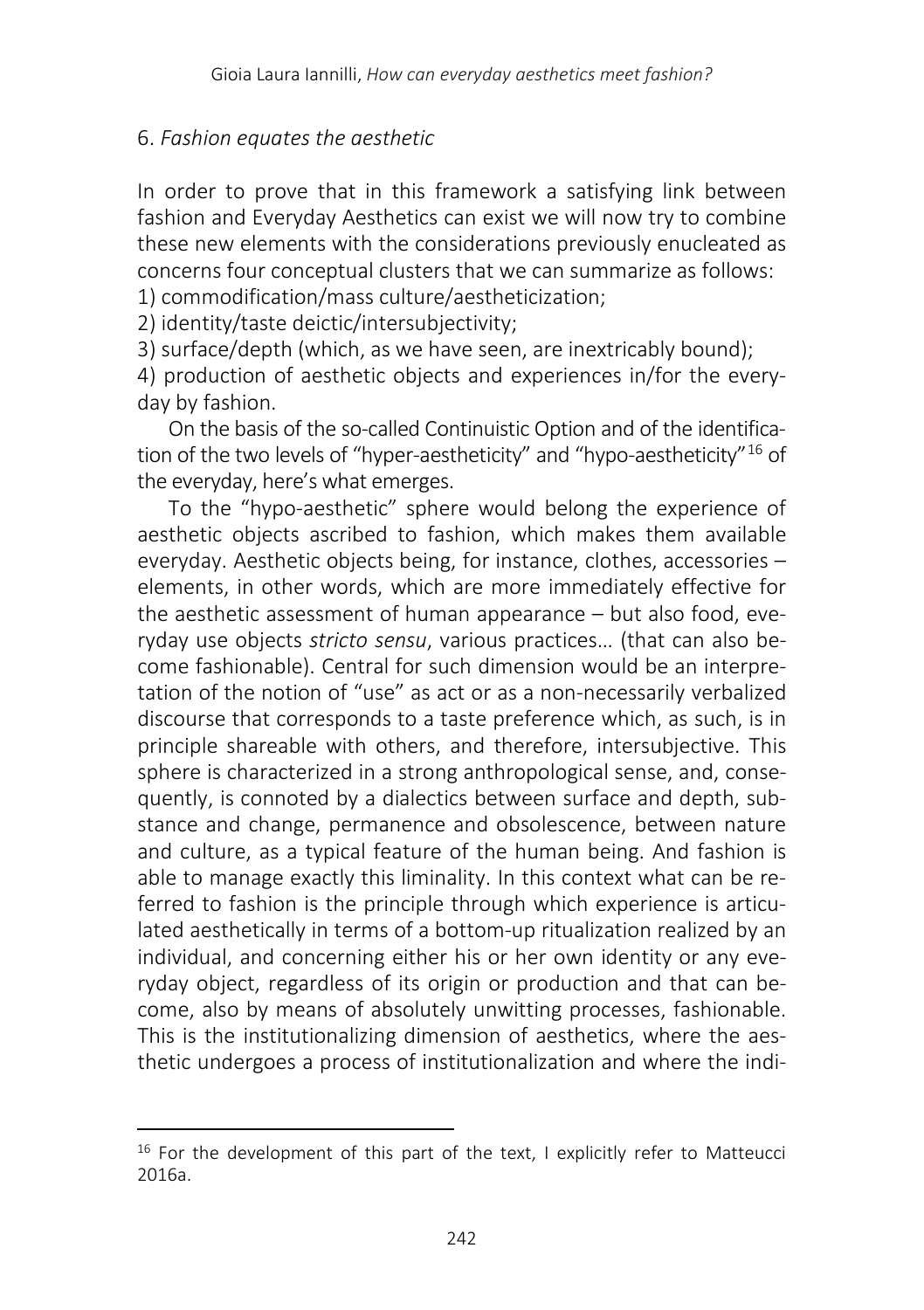vidual makes him or herself available to use commodities, and makes them, as a matter of fact, aesthetic.

To the "hyper-aesthetic" sphere would instead belong the production, ideologically ascribable to the fashion-system as cultural industry, of objects and experiential devices, of which current aestheticization is a privileged means of articulation, and which are then intentionally made available for the everyday. This is the dimension in which fashion is already institutionalized, or better, is composed of a set of institutions (whose character could be either economic, aesthetic, social, political, religious…) that dictate what is temporarily validated as aesthetically valuable or, in other words, that dictate the standards of taste, which individuals are generally supposed to follow. In this second level the notion of "use" (to be then interpreted also in an intersubjective way) is integrated with what could be described as "variation possibility", which is in turn connoted by an extreme rapidity that is functional precisely to the wide range of potential solutions that it offers. Clearly, such level of aestheticity does not have the same radical-anthropological power that the "hypo-aesthetic" sphere has, yet its increasing and implacable development is making it a true and proper constitutive element of our reality. It is thus evident how also in this case the boundaries that define the domains of the various spheres that we have described are extremely permeable. What we are facing here is, in fact, something that somehow resembles the by now, so to speak, "worn out" debate on the duality between nature and culture, since what is nowadays considered natural is nothing but embodied artificiality<sup>[17](#page-14-0)</sup>. And this is precisely the threshold where we face the aesthetic in everyday life, even before art, that is to say where we face the ability it embodies to make the natural artificial and the artificial natural.

In conclusion, if we consider the relationship between fashion and the aesthetics of everyday life on the basis of the aesthetic contents that fashion produces, and then we integrate all this with the ability to afford a vast range of experiences that fashion has, we could reasonably interpret (the dynamics of) fashion "in everyday mode" as a downright (configuration of) lifestyle. The latter not meant as adhering to a mere a-critical attitude, but rather as a manifestation of the

 $\overline{\phantom{a}}$ 

<span id="page-14-0"></span><sup>&</sup>lt;sup>17</sup> For the analysis of the relationship between nature and technology, see Blumenberg (2010: 181-224) and for the relationship between naturality and historicity see Matteucci (2016b: 171-82).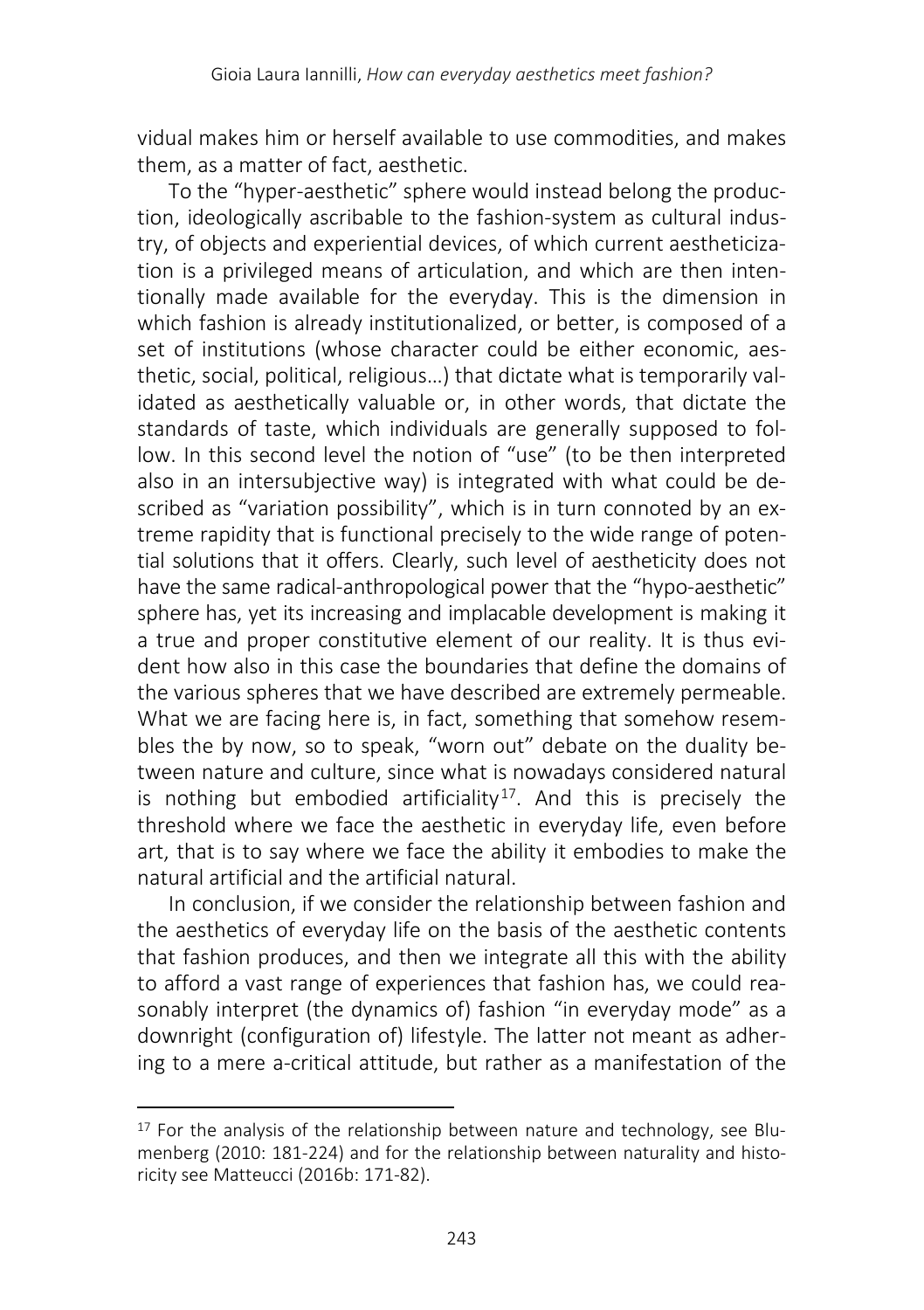increasingly wide-spread search for gratification (up to the sometimes perverting extreme of hedonism), according to which, when other guiding principles are lacking, or are not enough, it is exactly the aesthetic that determines our choices, and therefore decisively shapes our everyday lives. It simply makes sense. And it is precisely fashion as lifestyle that can be considered an emblem of this new state of things.

So, returning to the initial aims of the present inquiry, we could maintain that, at least in our contemporaneity, if both put to the test of everydayness, fashion and the aesthetic can be fully equated.

Bibliography

Barthes, R., *The language of fashion*, London, Bloomsbury, 2006.

Baudrillard, J., *For a critique of the political economy of the sign*, tr. by C. Levin, St. louis, Telos Press, 1981.

Berubé, M. (ed.), *The aesthetics of cultural studies*, Malden, Blackwell, 2005.

Blumenberg, H., *Theorie der Lebenswelt*, Berlin, Suhrkamp, 2010.

Bourdieu, P., *La distinction. Critique sociale du jugement*, Paris, Minuit, 1979.

Bridge, G., Watson S. (eds.), *The Blackwell city reader*, Oxford-Malden, Wiley-Blackwell, 2002.

Davies, S., Higgins, K.M., Hopkins, R., Stecker R., Cooper, D.E. (eds.), *Blackwell companions to philosophy. A companion to aesthetics*, Oxford-Malden, Wiley-Blackwell, 2009.

Dowling, C., *The aesthetics of daily life*, "British Journal of Aesthetics", n. 3/50 (2010), pp. 225-42.

Felski, R., *The role of aesthetics in cultural studies*, in M. Berubé (ed.), *The aesthetics of cultural studies*, Malden, Blackwell, 2005, pp. 28-43.

Forsey, J., *The Promise, the challenge of everyday aesthetics*, "Aisthesis", n. 1/7 (2014), pp. 5-21, http://dx.doi.org/10.13128/Aisthesis-14608.

Haapala, A., *On the aesthetics of the everyday. Familiarity, strangeness, and the meaning of place*, in A. Light, J.M. Smith (eds.), *The aesthetics of everyday life*, New York, Columbia University Press, 2005, pp. 39-55.

Hanson, K., *Dressing down dressing up. The philosophic fear of fashion*, "Hypatia", n. 2/5 (1990), pp. 107-21.

Highmore, B., *Everyday life and cultural theory*, London-New York, Routledge, 2001.

Iannilli, G.L., *Everyday aesthetics. Institutionalization and normative turn*, "Proceedings of The European Society of Aesthetics", n. 8 (2016), pp. 269-87.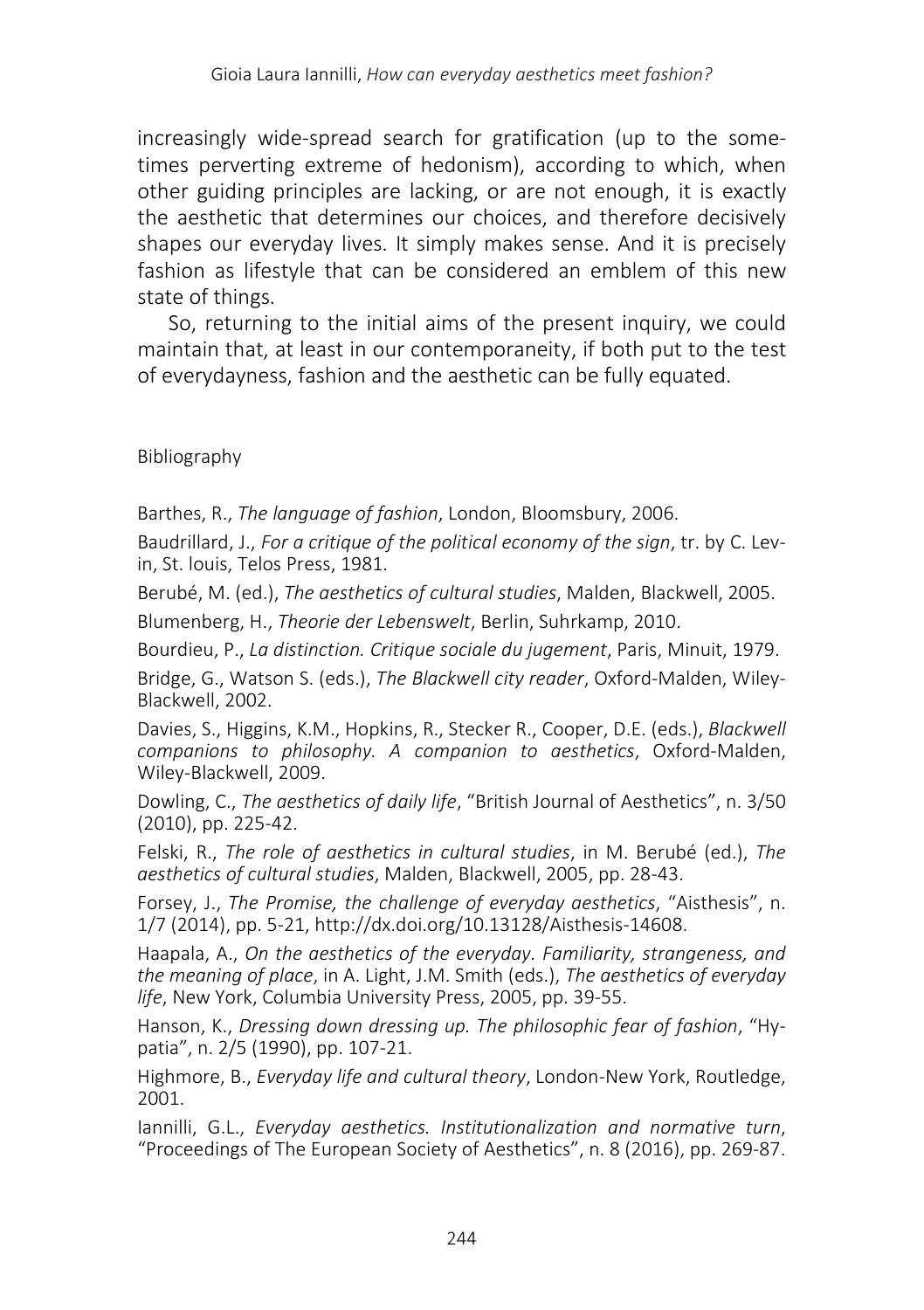Irvin, S., *Aesthetics of everyday life*, in S. Davies *et al.* (eds.), *Blackwell companions to philosophy. A companion to aesthetics*, Oxford-Malden, Wiley-Blackwell, 2009, pp. 136-9.

King, I., *The aesthetics of dress*, Dordrecht, Springer, 2017.

Leddy, T., *The extraordinary in the ordinary. The aesthetics of everyday life*, Peterborough, Broadview Press, 2012.

Lehmann, U., *Tigersprung. Fashion in modernity*, Cambridge-London, The MIT Press, 2000.

Light, A., Smith, J.M. (eds.), *The aesthetics of everyday life*, New York, Columbia University Press, 2005.

Lipovetsky, G., Serroy, J., *L'esthétisation du monde. Vivre à l'âge du captalisme artiste*, Paris, Gallimard, 2013.

Maffesoli, M., *La Conquête du présent. Pour une sociologie de la vie quotidienne*, Paris, PUF, 1979.

Marquez, C.M., *Fashion*, in *Handbook of phenomenological aesthetics*, Dordrecht, Springer, 2010, pp. 107-10.

Matteucci, G., *The aesthetic as a matter of practices. Form of life in everydayness and art*, "Comprendre", n. 2/18 (2016a), pp. 9-28.

Matteucci, G., *Il sensibile rimosso. Itinerari di estetica sulla scena americana*, Milano-Udine, Mimesis, 2016b.

Matteucci, G., Marino, S., (eds.), *Philosophical perspectives on fashion,* London, Bloomsbury, 2016.

Melchionne, K., *The definition of everyday aesthetics*, "Contemporary Aesthetics", n. 11 (2013), http://www.contempaesthetics.org/newvolume/pages/article. php?articleID=663.

Michaud, Y., *L'art à l'état gazeux*, Paris, Éditions Stock, 2003.

Naukkarinen, O., *The aesthetics of unavoidable. Aesthetic variation in human appearance*, Lahti, International Institute of Applied Aesthetics, 1998.

Naukkarinen, O., *Variations in artification*, "Contemporary Aesthetics", n. 4 (2012), http://www.contempaesthetics.org/newvolume/pages/article.php?articleID=635.

Parsons, G., *Philosophy of design*, Cambridge-Malden, Polity Press, 2016.

Ratiu, D.E., *Remapping the realm of aesthetics. On recent controversies about the aesthetic and aesthetic experience in everyday life*, "Estetika" n. 1/L/VI (2013), pp. 3-26.

Saito, Y., *Everyday aesthetics*, Oxford, Oxford University Press, 2007.

Simmel, G., *The metropolis and the mental life* (1903), in G. Bridge, S. Watson (eds.), *The Blackwell city reader*, Oxford-Malden, Wiley-Blackwell, 2002.

Simmel, G., *Fashion*, "International Quarterly", n. 1/22 (1904), pp. 130-55.

Storey, J., *From popular culture to everyday life*, London-New York, Routledge, 2014.

Svendsen, L., *Fashion. A philosophy*, London, Reaktion Books, 2006.